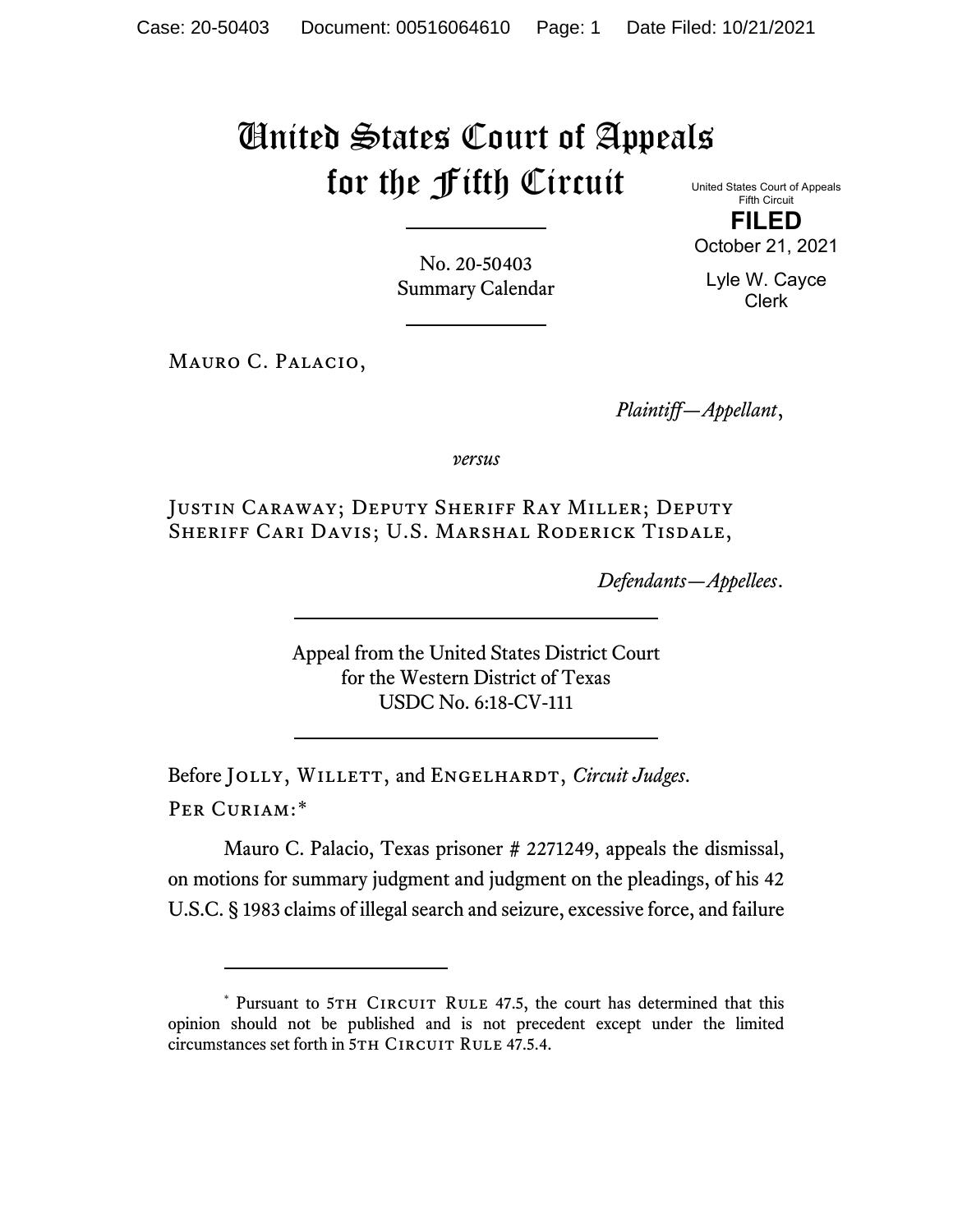## No. 20-50403

to train against the defendants. He also seeks remand based on the defendants' alleged failure to serve him with their summary judgment exhibits.

Review of Palacio's failure-to-serve argument is precluded by his failure to object in the district court. *See Rushing v. Kansas City S. Ry. Co.*, 185 F.3d 496, 508 (5th Cir. 1999);[1](#page-1-0) *McCloud River R. Co. v. Sabine River Forest Prods., Inc.*, 735 F.2d 879, 882 (5th Cir. 1984). Palacio has also abandoned, through failure to brief, a separate claim that he was subject to an illegal arrest. *See Yohey v. Collins*, 985 F.2d 222, 224-25 (5th Cir. 1993). Finally, we do not consider Palacio's claim that the defendants violated his Fifth Amendment rights to counsel and silence, as Palacio raises it for the first time on appeal. *See Leverette v. Louisville Ladder Co.*, 183 F.3d 339, 342 (5th Cir. 1999).

We review the grant of summary judgment de novo, *McFaul v. Valenzuela*, 684 F.3d 564, 571 (5th Cir. 2012), and we "may affirm the district court's judgment on any basis supported by the record," *United States v. Clay*, 408 F.3d 214, 218 n. 7 (5th Cir. 2005) (citation omitted).

The district court properly granted summary judgment on Palacio's substantive claims for relief. *McFaul*, 684 F.3d at 571. Regarding municipal liability, Palacio has identified no "policy statement, ordinance, regulation, or decision officially adopted and promulgated by [Hamilton County]" concerning illegal search, seizure, or arrest. *Monell v. Dep't of Social Servs*., 436 U.S. 658, 690-91 (1978). Likewise, on his claim of supervisor liability against Caraway, Palacio hasfailed to allege Caraway's personal involvement in any unlawful search or arrest and has identified no constitutionally

<span id="page-1-0"></span><sup>1</sup> *Rushing* was superseded by rule amendment on other grounds as noted in *Mathis v. Exxon Corp.*, 302 F.3d 448, 459 n.16 (5th Cir. 2002).